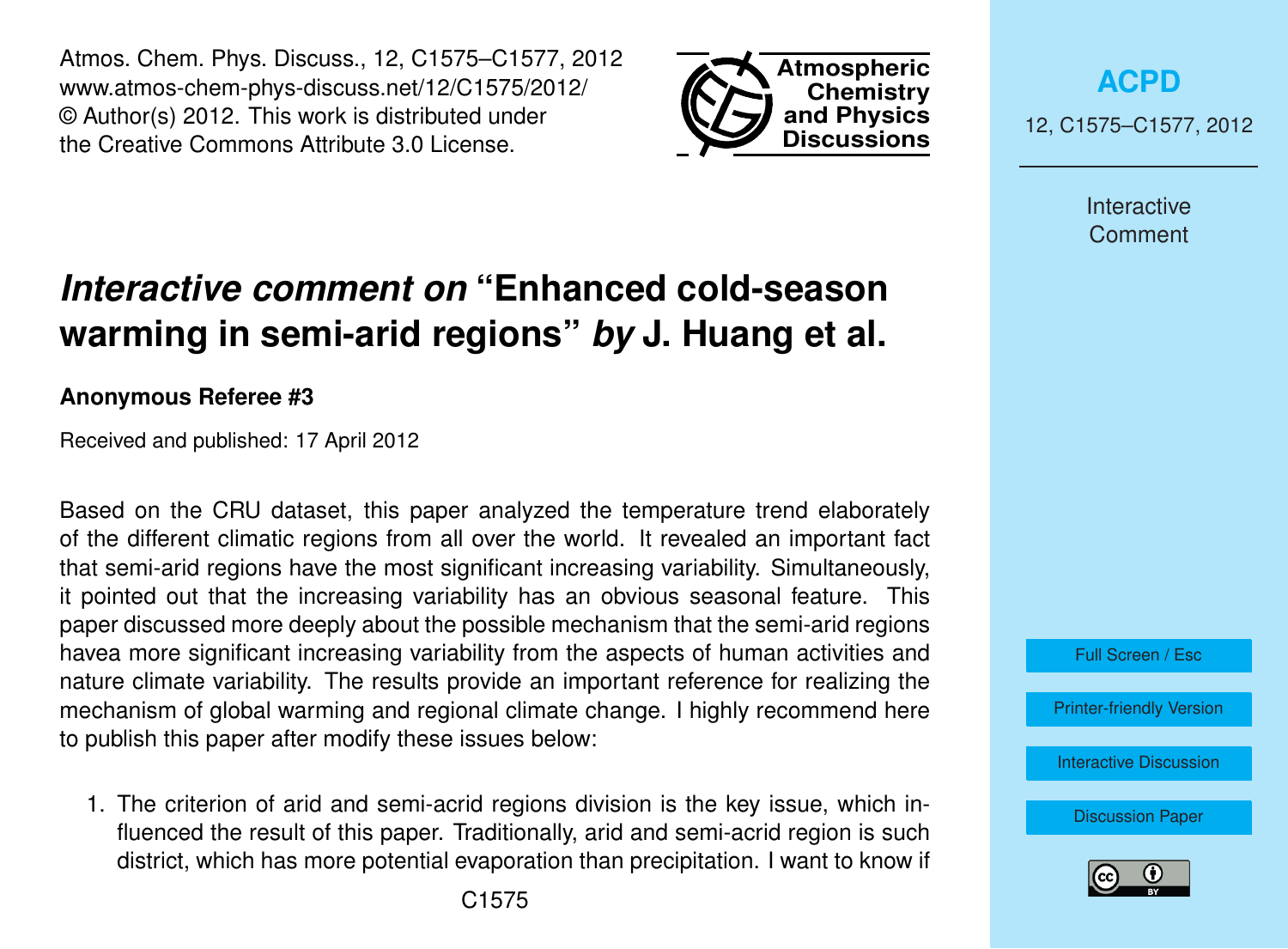the definition of arid and semi-arid region in this paper consistent with the international criterion. The criterion of arid and semi-acrid region division influences the ratio of contribution to global warming directly.

- 2. In figure 1, the semi-arid region is defined by the 109 years mean annual precipitation from 1901-2009. While it should be defined by 30 years mean annual precipitation, such as from 1961-1990, according to the international convention.This will avoid the influence to global climatic regions division of the long-term precipitation trend, so as to obtain a more exact global climatic regions division.
- 3. In figure 2, the linear trend of temperature change should be significant tested to make sure if the temperature trend is reliable or not.
- 4. In line 113, the word "expect" should be "except".
- 5. As we all know, the increasing trend of land surface air surface temperature over southern hemisphere is smaller than northern hemisphere's. We can see that the increasing trend of surface air temperature over the arid regions of northern hemisphere is smaller than the increasing trend of the semi-arid regions. On the contrary, the southern hemisphere has an opposite result. This phenomenon is very interesting. Can the author discuss a little bit here why does this happen?
- 6. Does the figure 4 show the trend of mean annualland surface air temperature variability?
- 7. According to the author's results, we can find out that the increasing trend in arid and semi-arid regions of Asia is more significant than that of North America and Europe. Why the increasing trend of Asia is the most significant? Including the reasons which the author mentioned, the author ignored the fact that, in the past few decades, also as we know warming period, most of the arid and semi-arid regions of Asia under a remarkable aridification period. This may be a possible important reason for this area has a more distinct increasing trend.

Interactive **Comment** 



[Printer-friendly Version](http://www.atmos-chem-phys-discuss.net/12/C1575/2012/acpd-12-C1575-2012-print.pdf)

[Interactive Discussion](http://www.atmos-chem-phys-discuss.net/12/4627/2012/acpd-12-4627-2012-discussion.html)

[Discussion Paper](http://www.atmos-chem-phys-discuss.net/12/4627/2012/acpd-12-4627-2012.pdf)